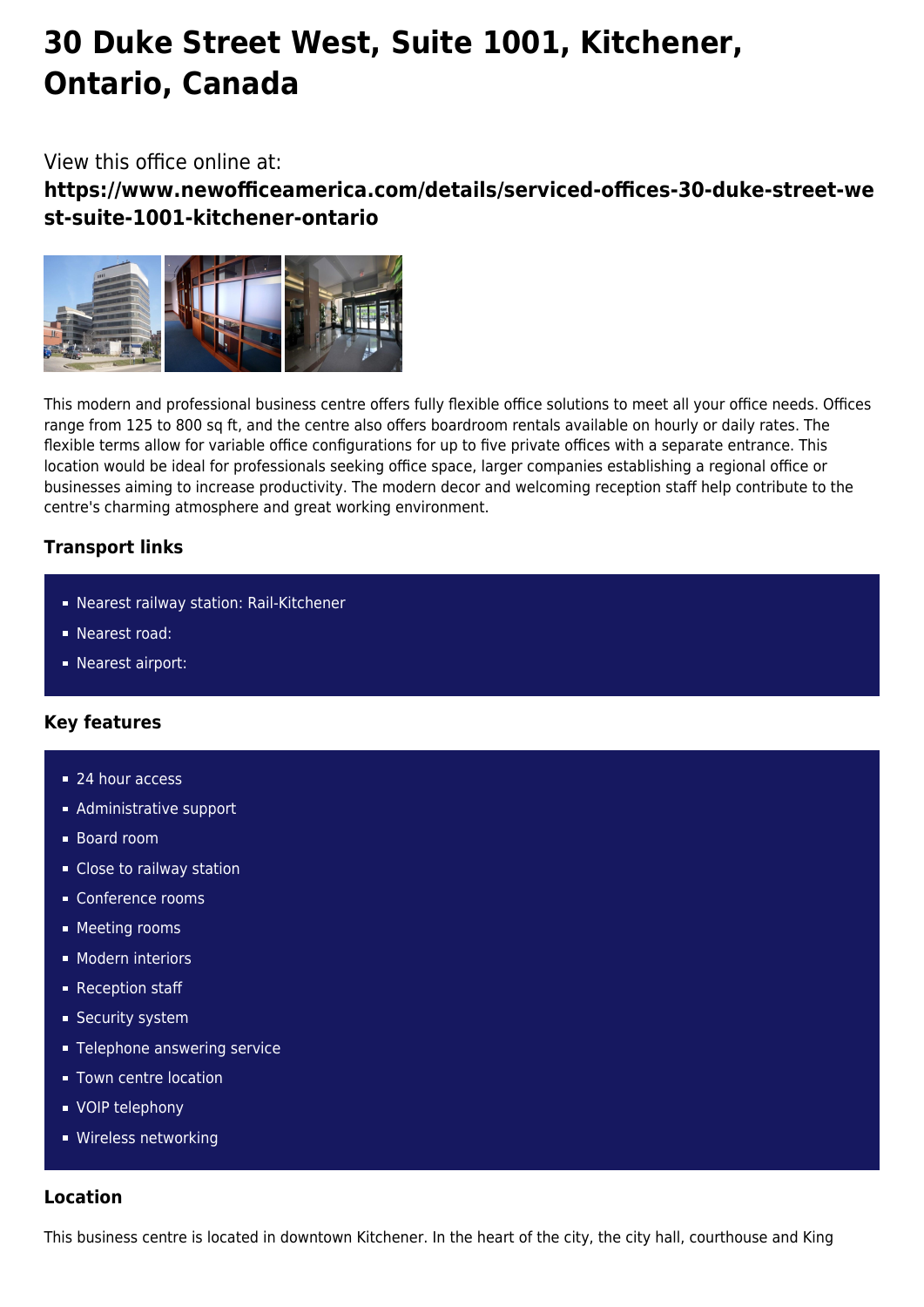Street are all within walking distance. The building itself features a restaurant, copy centre and bank with ATM, and many other amenities can be found nearby. It is an easily accessible location within a few minutes of Waterloo and Highways 85 and 401, and there is plenty of parking space on site.

#### **Points of interest within 1000 metres**

- Scotiabank (bank) 112m from business centre
- St. Peter's Lutheran (place of worship) 130m from business centre
- St. Mary's Roman Catholic Church (place of worship) 131m from business centre
- BMO (bank) 134m from business centre
- Queen Street North (parking) 142m from business centre
- St. Andrew's Presbyterian Church (place of worship) 171m from business centre
- 20 King (restaurant) 171m from business centre
- The Walper Terrace Hotel (hotel) 175m from business centre
- Zion United / Rockway Mennonite (place of worship) 189m from business centre
- Trinity United (place of worship) 192m from business centre
- St. Louis St.Mary's Campus (school) 193m from business centre
- 2020 Vision (optician) 198m from business centre
- CIBC (bank) 202m from business centre
- Queen Street Commons (cafe) 236m from business centre
- Waterloo County Courthouse (courthouse) 236m from business centre
- The Bargain Shop (department store) 243m from business centre
- Rodizio Grill (restaurant) 245m from business centre
- Kitchener City Hall (townhall) 264m from business centre
- Speakers Corner (park) 270m from business centre
- Market Square (mall) 273m from business centre
- Charles & Benton Garage (parking) 278m from business centre
- fountain / ice rink (fountain) 281m from business centre
- Transit (parking) 296m from business centre
- Schreiter's (furniture) 304m from business centre
- Charles St. Bus Terminal (bus station) 315m from business centre
- Charles St. Bus Terminal (bus station) 329m from business centre
- Waterloo Regional Police (police) 334m from business centre
- Delta (hotel) 343m from business centre
- Charles St. Bus Terminal (bus station) 349m from business centre